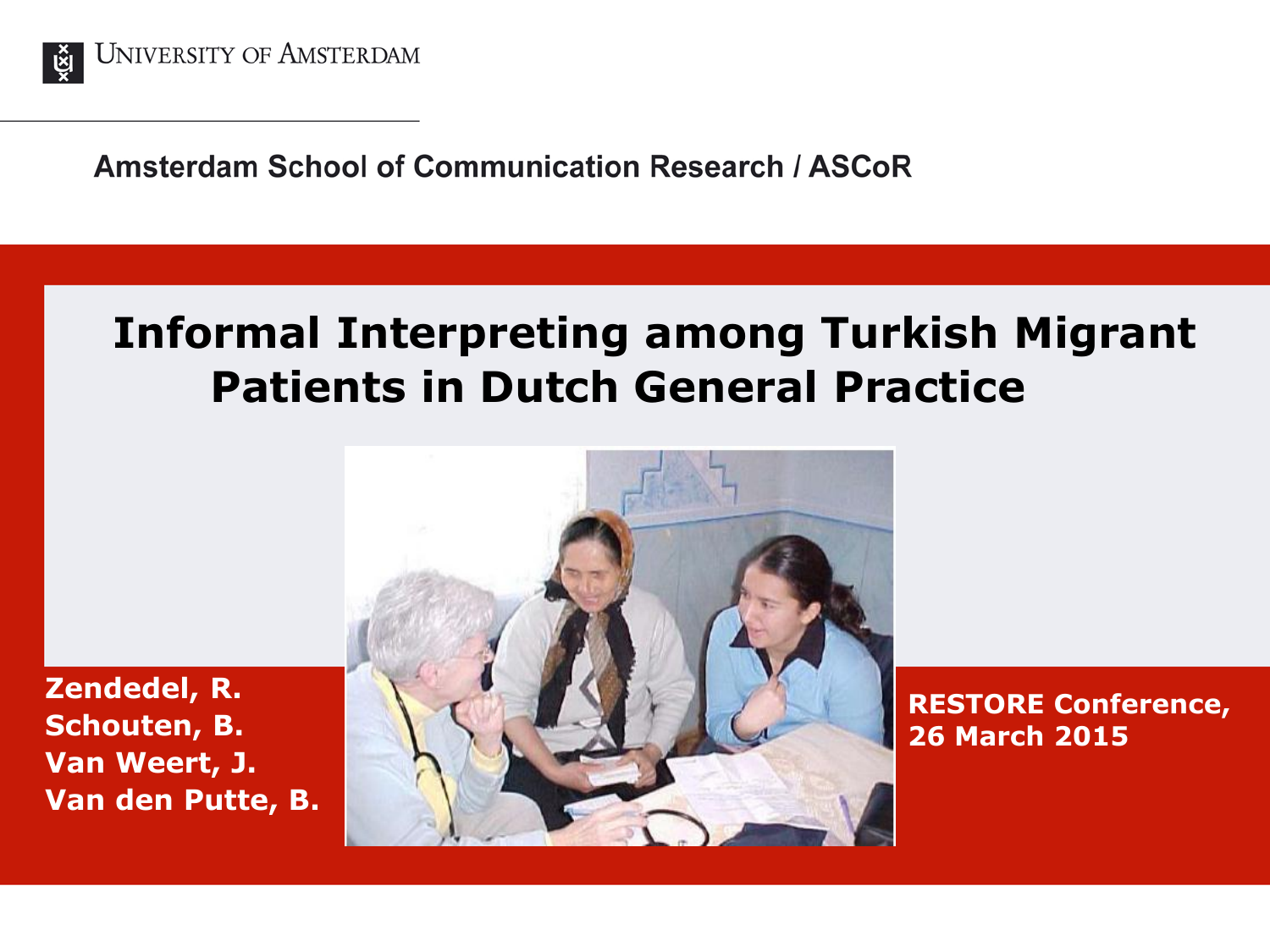

### **Background**



- Informal interpreting is daily practice in Dutch GP setting (Meeuwesen, Twilt & Ani, 2011)
- In around 60% of all GP consultations with first generation Turkish migrants an informal interpreter is present (Schaafsma, Raynor & de Jong-van den Berg, 2003).
- Turkish migrants form the largest minority group in the Netherlands and have a low Dutch language proficiency (Huijnk & Dagevos, 2012).
- Professional interpreting services are no longer for free for Dutch GPs  $\rightarrow$  increase of informal interpreting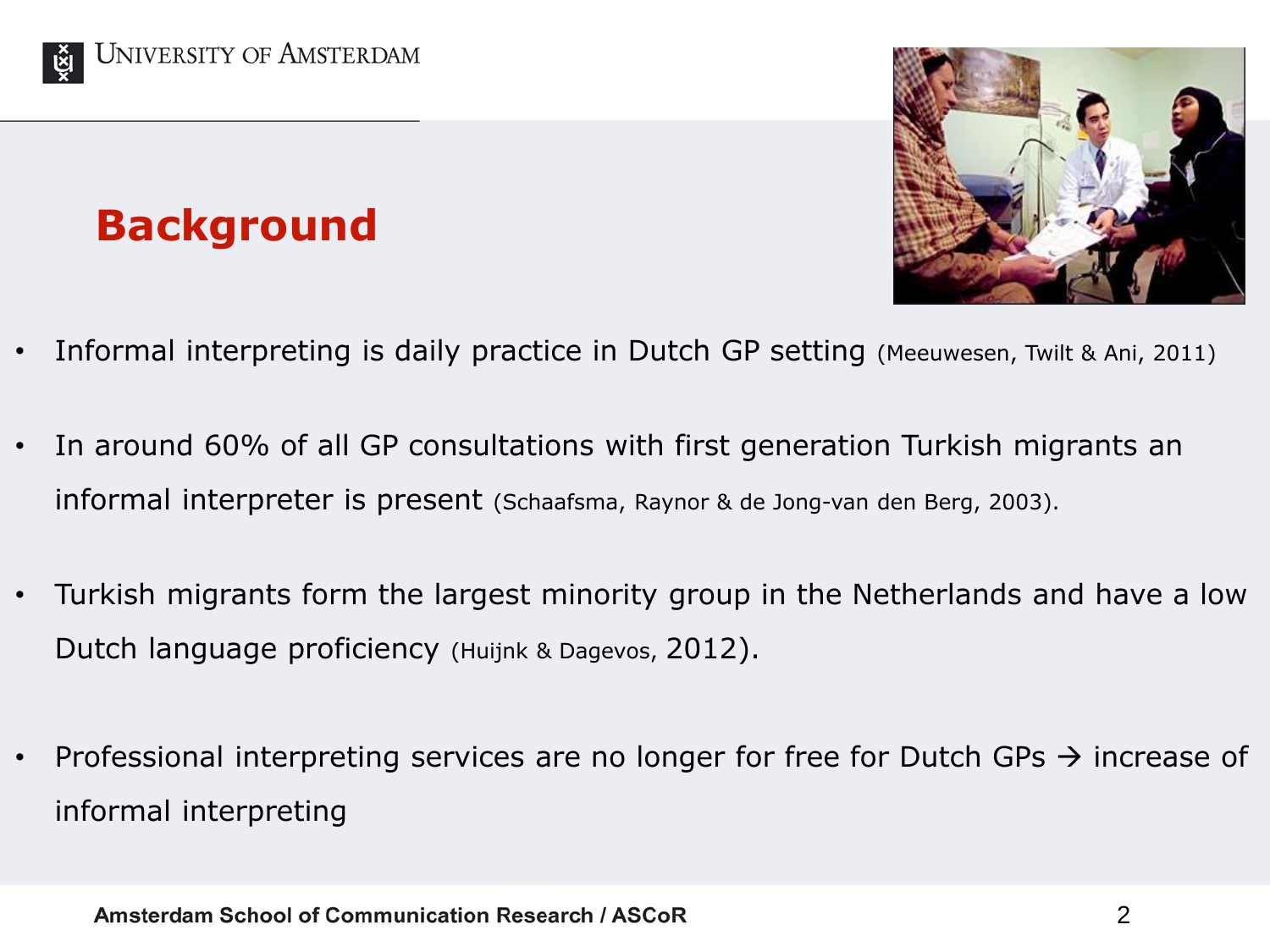

### **Research gap**

- Research on informal interpreting lacks a theory base
- Patients' perspective is understudied
- Research comparing all three perspectives is scarce

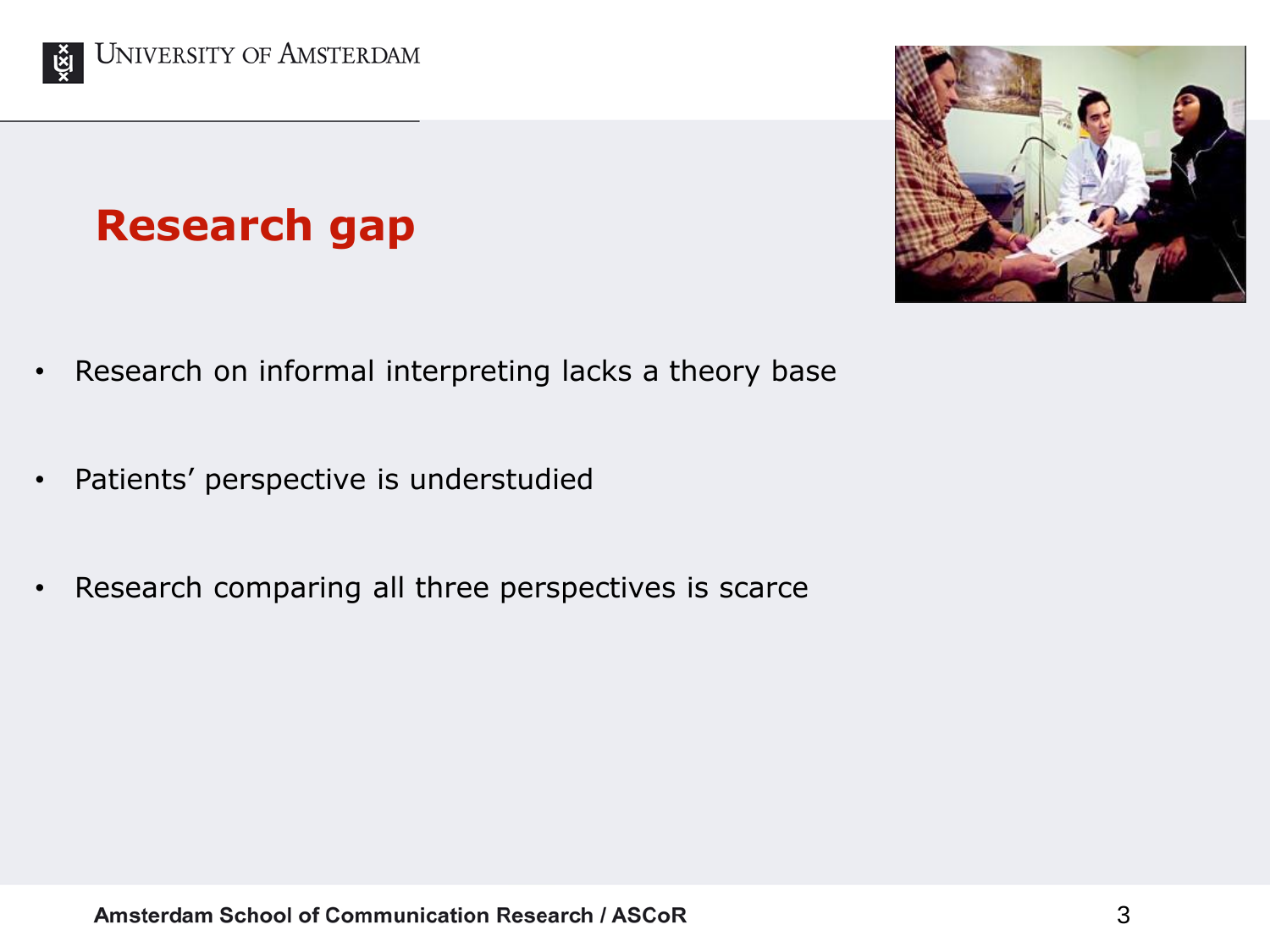



### **Research aim**

Comparing the perspectives of the three interlocutors in GP consultations (GPs, family interpreters and Turkish migrant patients) focusing on interpreter's role, control/power and trust (Brisset, Leanza & Laforest, 2013):

- **Roles:** Which roles are informal interpreters expected to perform?
- **Trust:** Which dimensions of trust are at stake during interpreter-mediated GP consultations?
- **Control/power:** How are informal interpreters perceived to affect power division in interpreter-mediated interactions?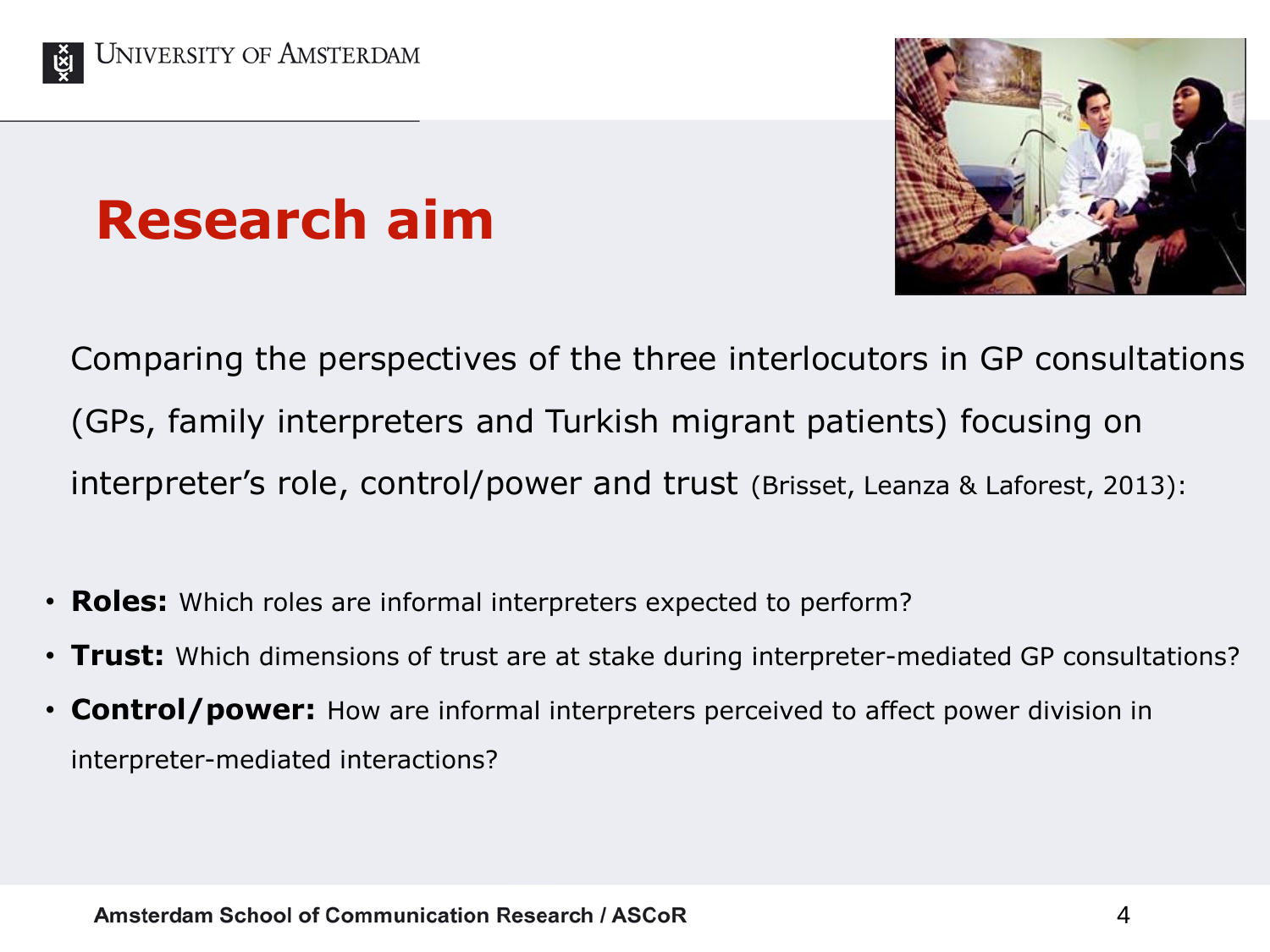

## **Theoretical framework (1)**



#### **Interpreters' roles**

**Professional interpreters:** conduit / "translation machine" (Hsieh, 2008)

**Informal interpreters:** advocate, caregiver, cultural broker (Brisset et al., 2013; Green et al., 2000)

### **RQ1: Which roles are expected from and performed by informal interpreters?**

Amsterdam School of Communication Research / ASCoR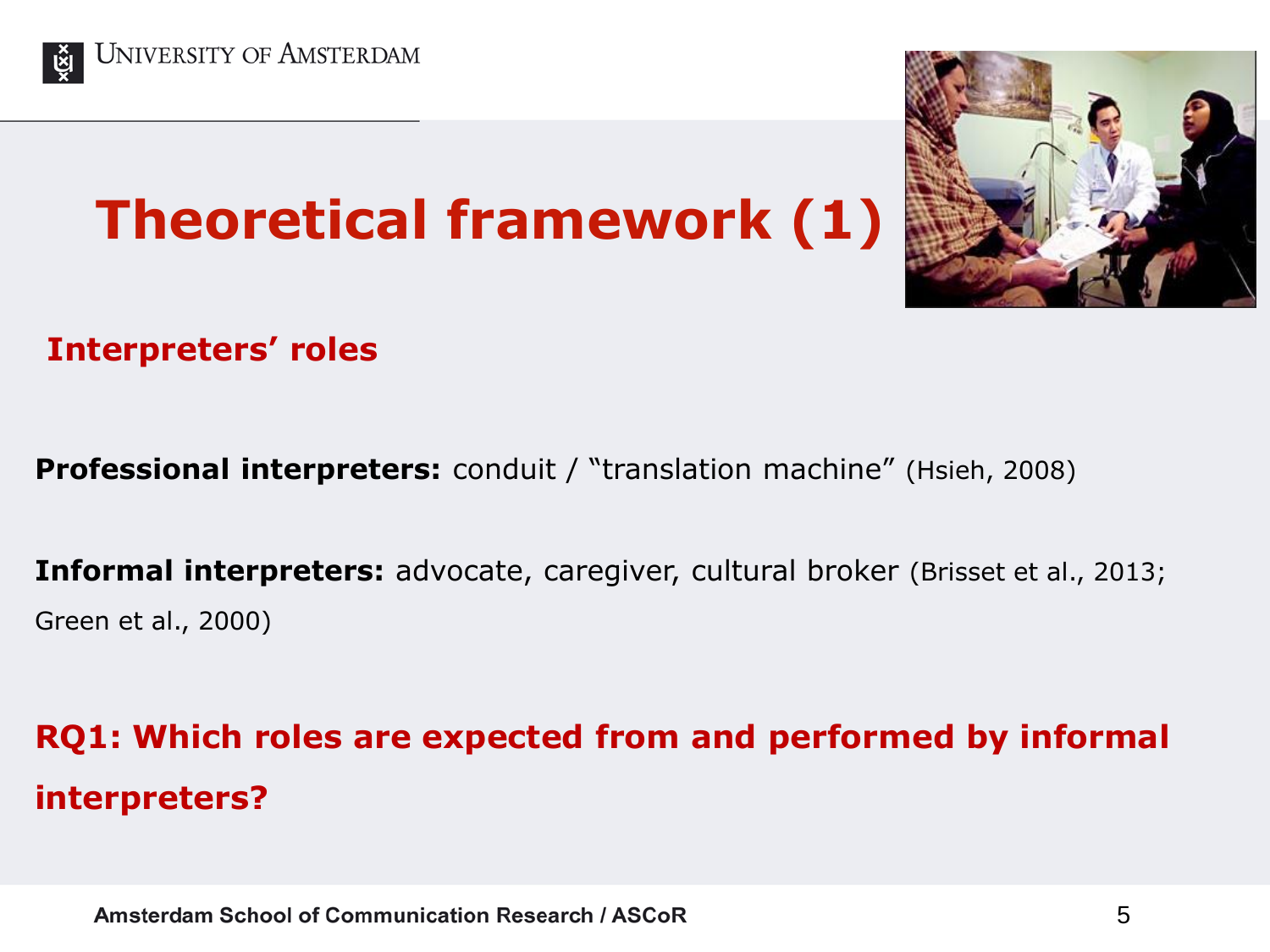

## **Theoretical framework (2)**



#### **Trust in interpreters**

- Contradictory findings patient's perspective:
- More trust in professional interpreters (Edwards et al., 2005; Robb & Greenhalgh, 2006)
- More trust in informal interpreters (Hadziabdic et al, 2009; MacFarlane et al., 2009)

Dimensions of trust: competence, honesty, fidelity, confidentiality (Hall et al., 2001)

### **RQ2: Which dimensions of trust are at stake during interpretermediated GP consultations?**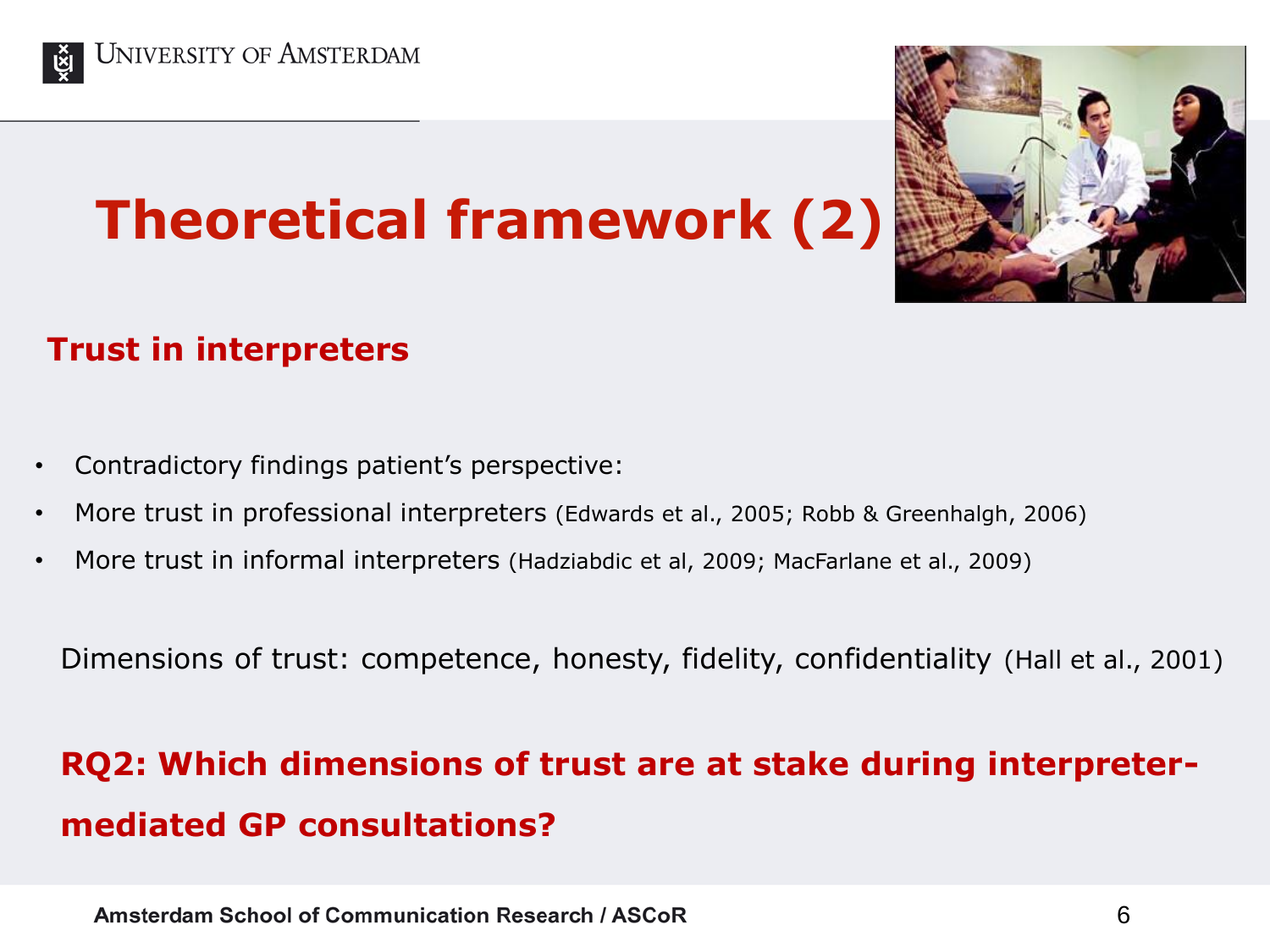

## **Theoretical framework (3)**



#### **Control and power in interpreted consultations**

- Informal interpreters behave like the primary interlocutor (Rosenberg et al, 2007)
- Can have their own agenda in the consultation (Leanza et al., 2010)
- GPs lose control over the medical interaction (Meeuwesen et al, 2010)

### **RQ3: How are informal interpreters perceived to affect power division in interpreter-mediated interactions?**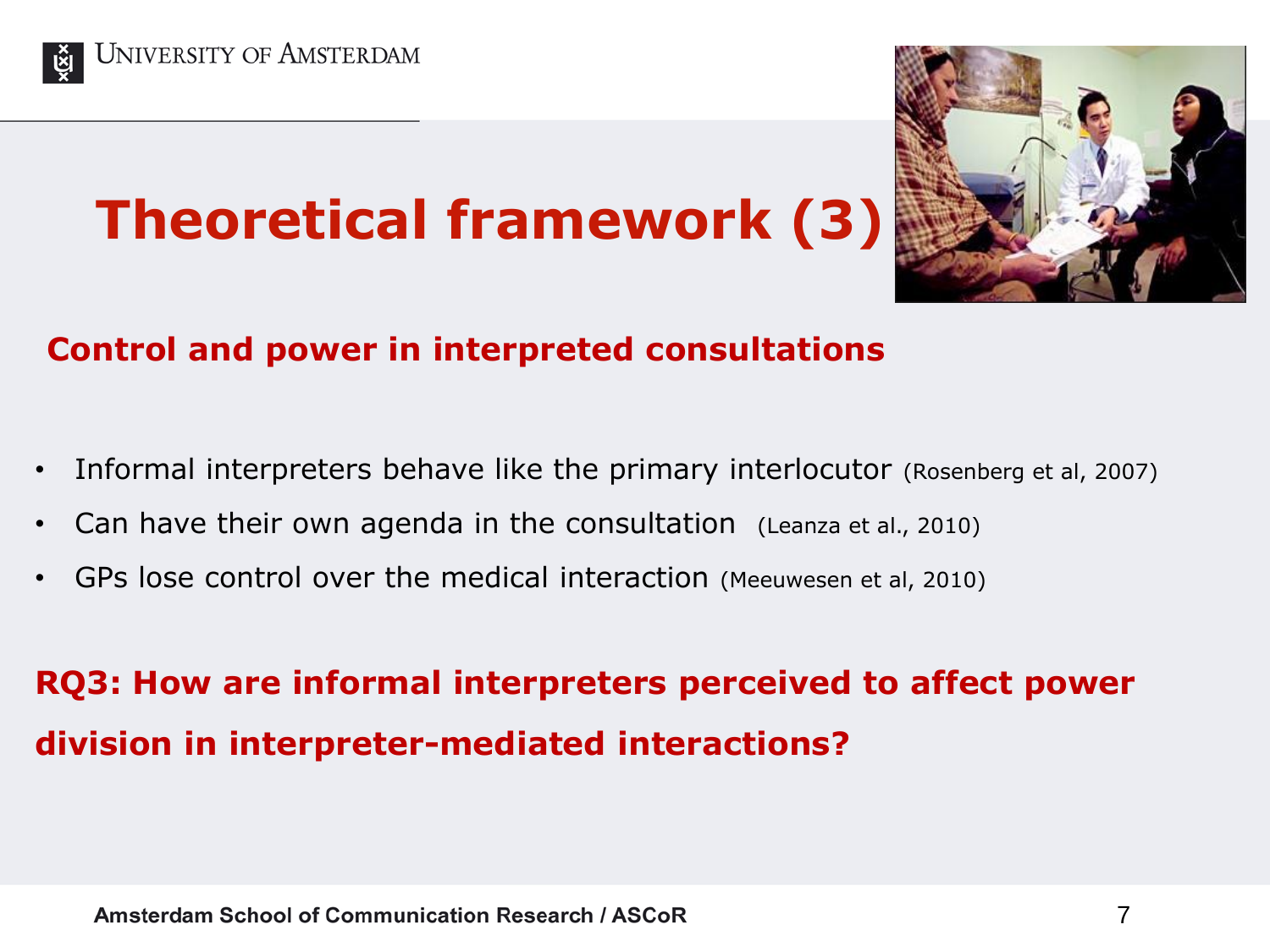

### **Method**

#### **Semi-structured interviews (n= 54)**

| <b>General Practitioners</b>                                                               | <b>Turkish-Dutch patients</b>                               | Informal interpreters                                                                   |
|--------------------------------------------------------------------------------------------|-------------------------------------------------------------|-----------------------------------------------------------------------------------------|
| $(n=16)$                                                                                   | $(n=21)$                                                    | $(n=17)$                                                                                |
| Fem-9<br>Male-7                                                                            | All female                                                  | $Fem-10$<br>Male-7                                                                      |
| Mage-48 years (30 to 65 years)                                                             | Mage-54 years (42-70 years)                                 | Mage-26 years (19-47 years)                                                             |
| Work experience - 15 (2 to 36 years)<br>Migrant dense practices: (25% Turkish<br>patients) | First generation immigrants<br>Residence time (25-40 years) | All but two born in the<br><b>Netherlands</b>                                           |
| Informal interpreting: 1 to 5 times a day                                                  |                                                             | Interpreting for (grand) parents<br>$(n=15)$<br>Interpreting for their wives<br>$(n=2)$ |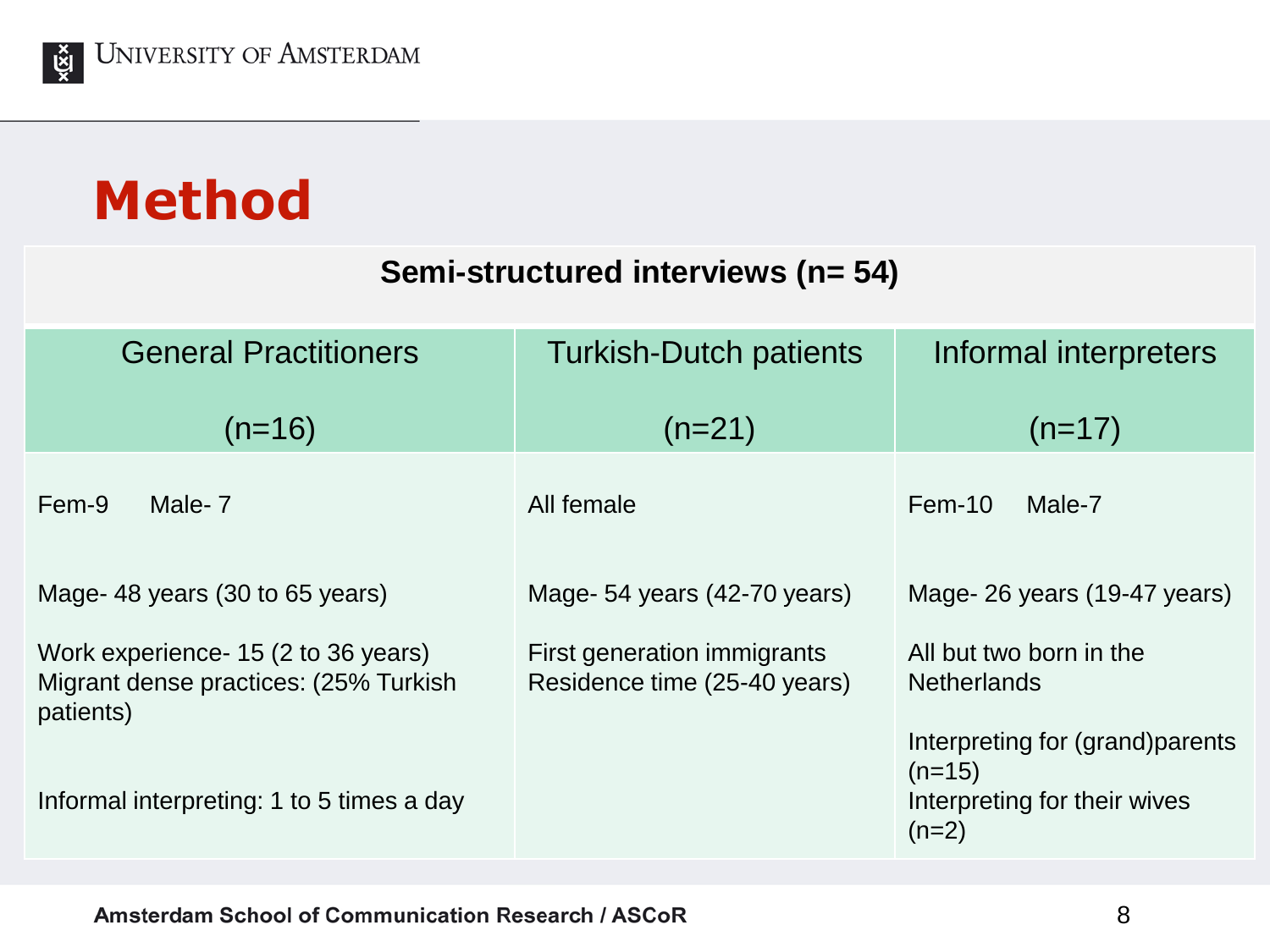



## **Results (general)**

- Informal interpreters were usually adult children
- The choice of an interpreter was a practical one
- Interpreting was perceived as "business as usual" by all interlocutors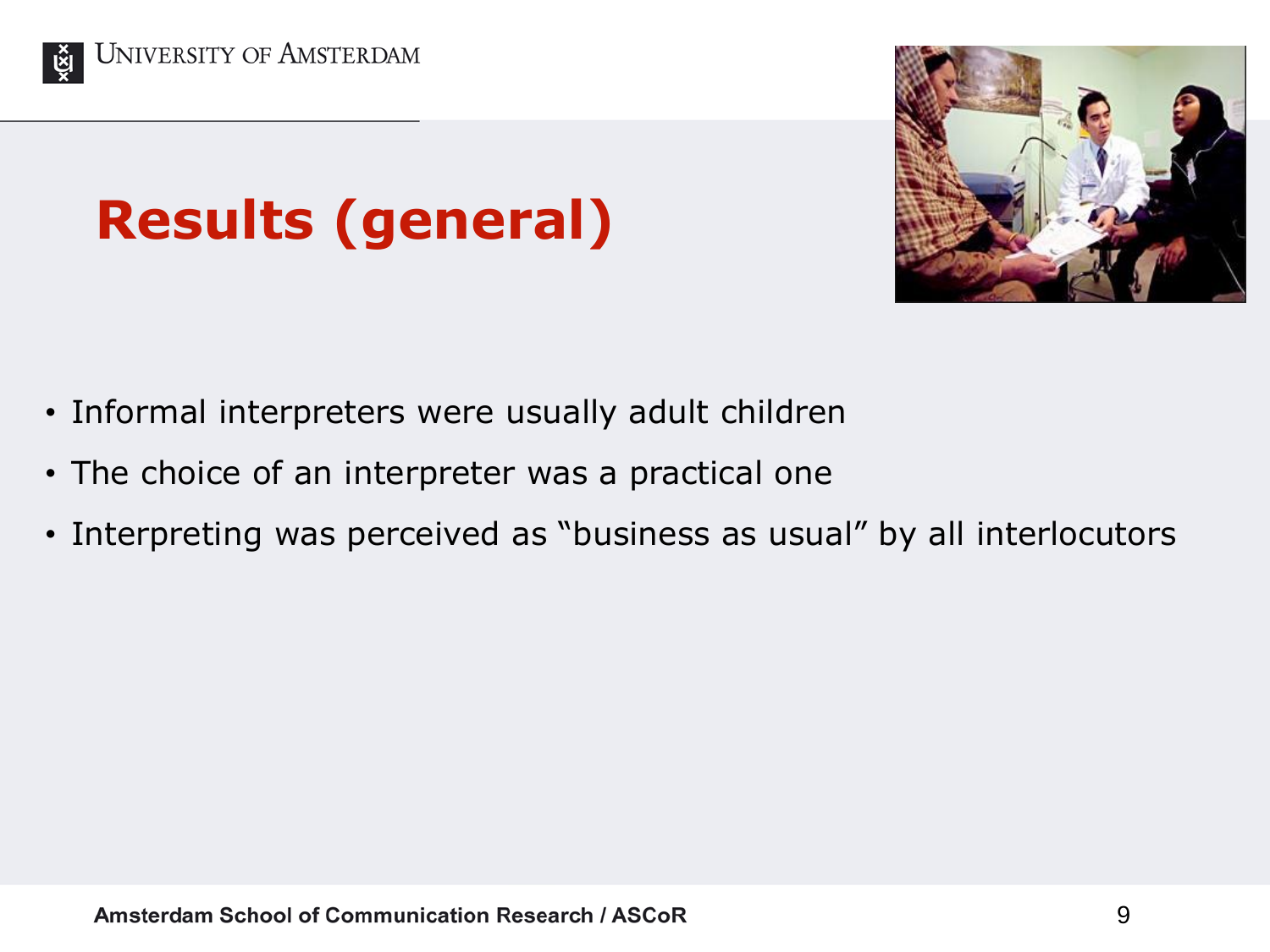



## **Results (roles)**

- Main difference the role of the advocate:
	- Patients expect advocacy from family interpreters
	- Family interpreters are aware of these expectations and perform advocacy
	- GPs are annoyed by the imposing behaviour of the family interpreter:

**Interpreter (male, 30):** It is important for me to find a solution for my mother's problem. And I do push if that is needed to obtain a result. More than that, I go a step further: I really put some pressure on the doctor and if it is really needed, I could even pull him over his desk.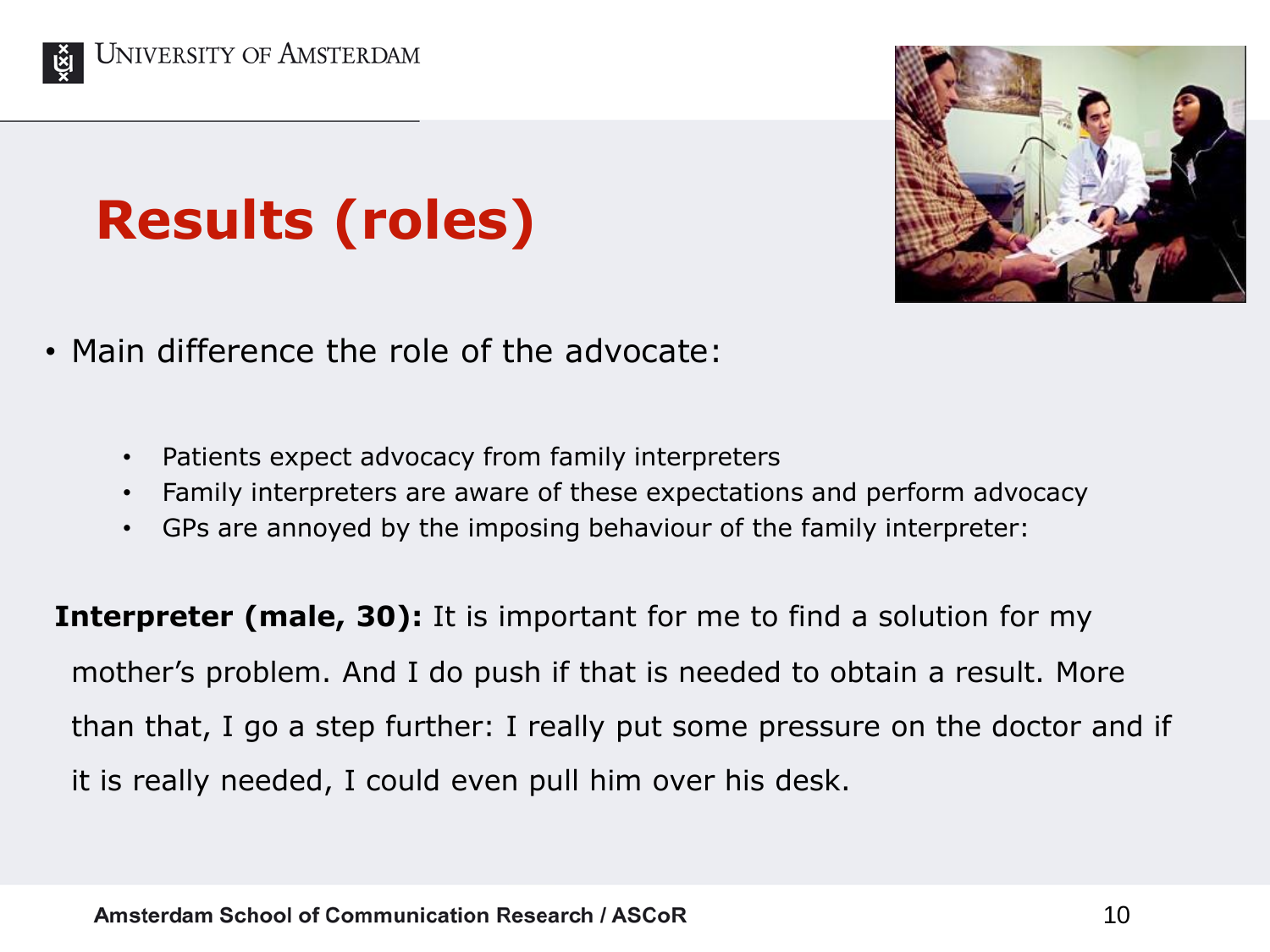

## **Results (roles)**

- Other expected roles:
- Linguistic agent/translator
- **Caregiver** 
	- Providing extra medical information
	- Keeping track of the treatment plan
- Interpreter's role not discussed
- No cultural mediation expected

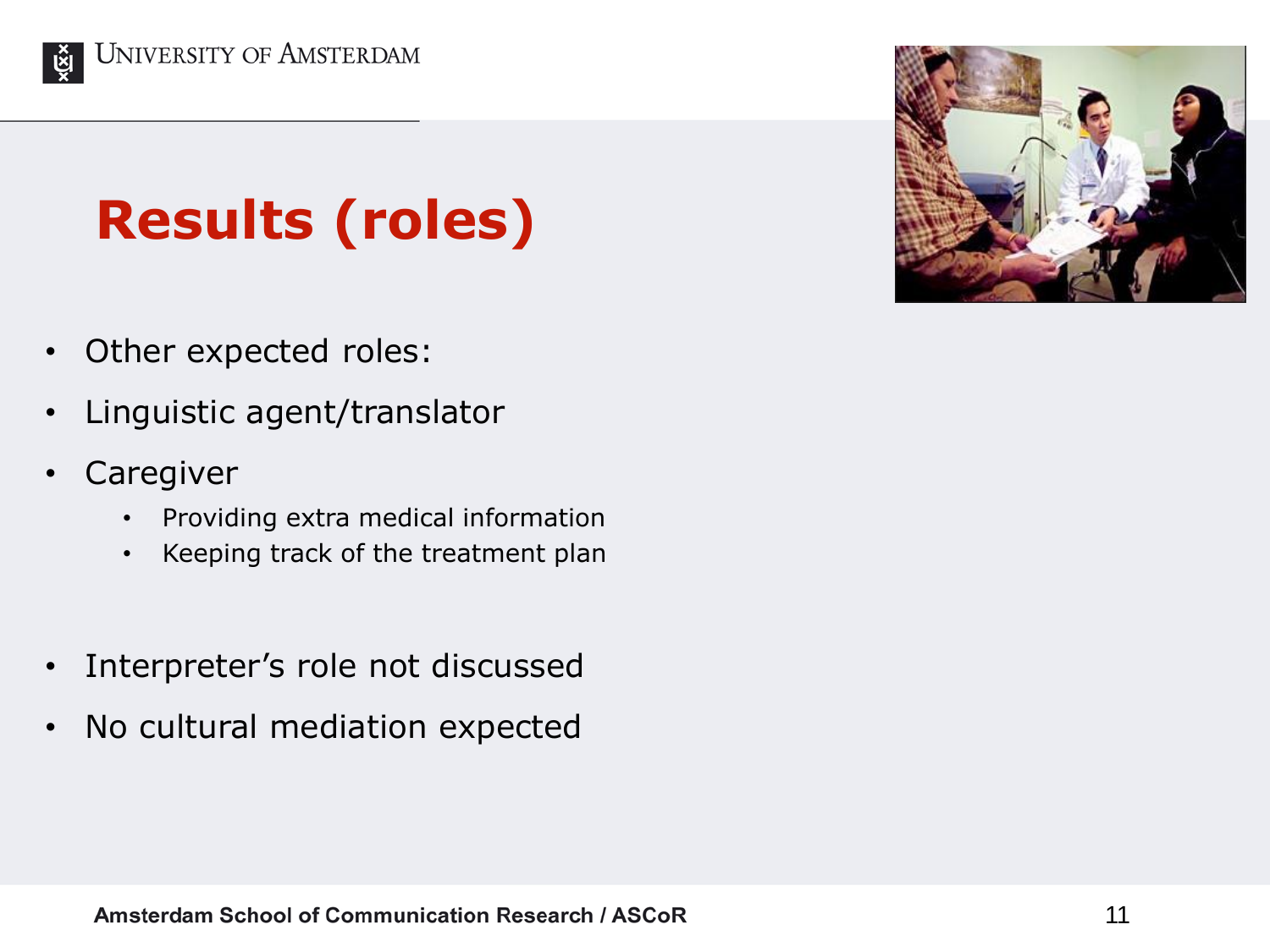



## **Results (trust)**

- Patients had more trust in informal interpreters (fidelity)
- GPs had more trust in professional interpreters (honesty, competence and neutrality)
- Honesty of interpreters was questioned in end of life situations, both by patients as by GPs (confirmed by family interpreters)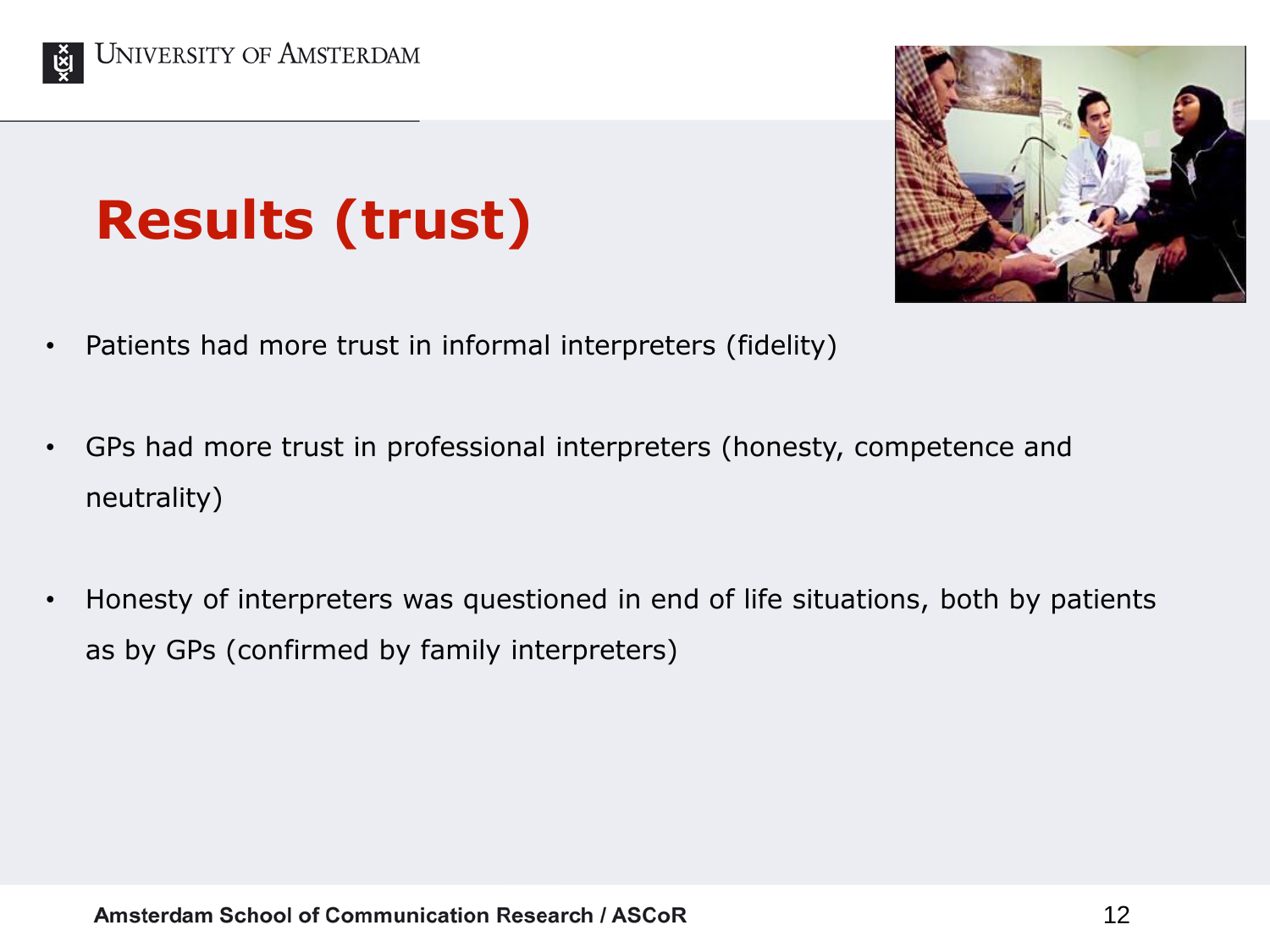



## **Results (control)**

- Interpreters were perceived as the primary interlocutor
	- Answering questions instead of the patients
	- Setting the agenda
	- Taking decisions for the patients
- Leading to perceived loss of control by GPs, but not by patients

**GP (female, 49 years):** Yeah, when they answer instead of the patients, that can really annoy me and then I also feel helpless/out of control, because they expect me then to treat something of which I am not sure whether it (what the interpreters says) is indeed the case.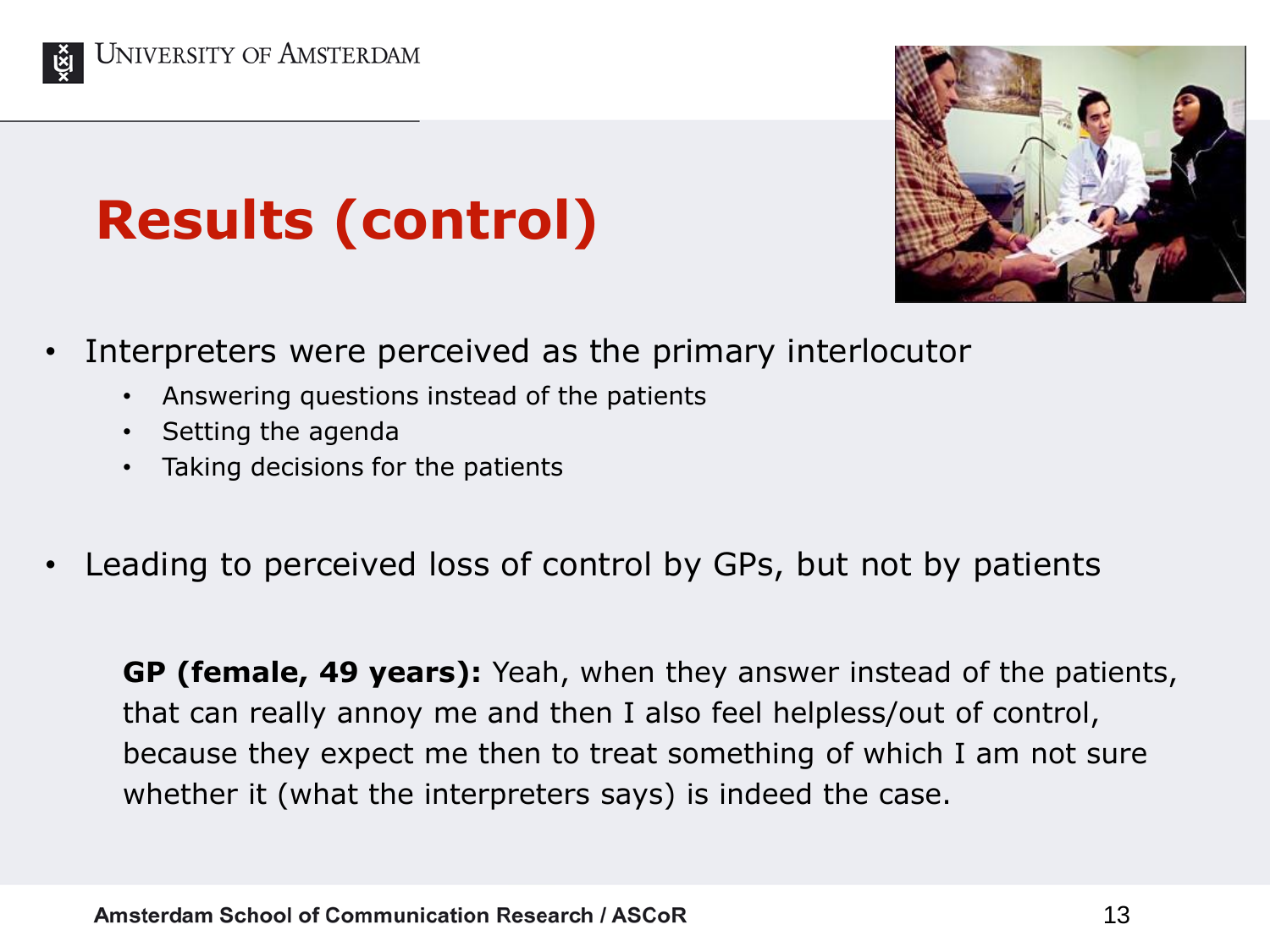





• Informal interpreters omitted (affective) information

**Interpreter (male, 40 years):** No, I just tell the most important part, so when she goes like: "I really have a lot of pain, it is horrible, like the whole day long" and stuff, I just say: "She has pain".

- I: And what do you think your wife would think of that? Do you think she would like you to render that information as well?
- FI: You know, women always want to talk about their emotions and feelings, but I think- the doctor needs to know the most important things, so I tell just that.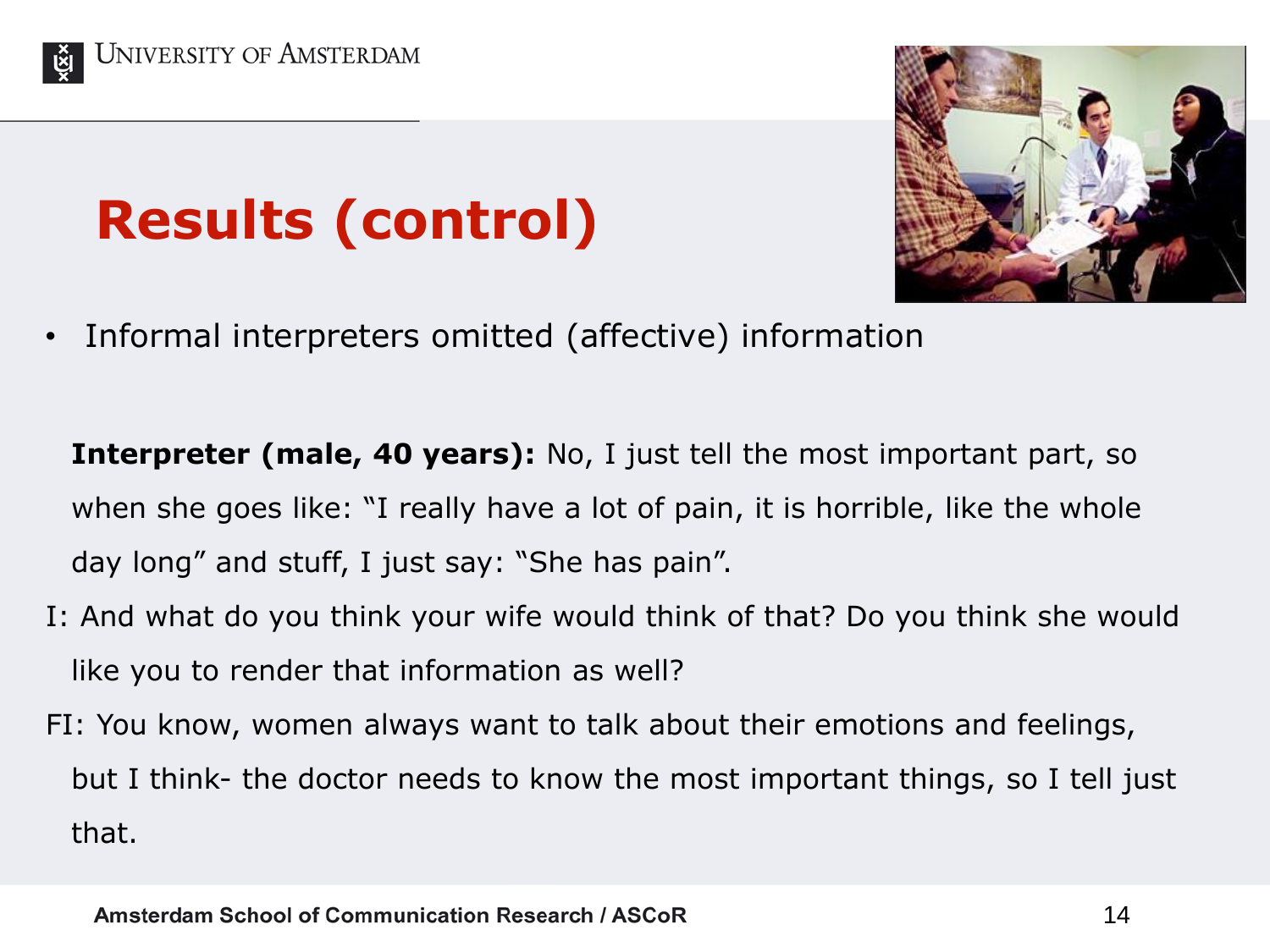

## **Taboo subjects**



- Sexuality, relational and psychological problems
- Shared point of concern

**GP (male, 46)** Like when there are relational problems in the family, how open can the patient be? I had that once with a family where the daughter was the initial interpreter, but when I called a professional interpreter a lot more misery came to the surface than via the daughter.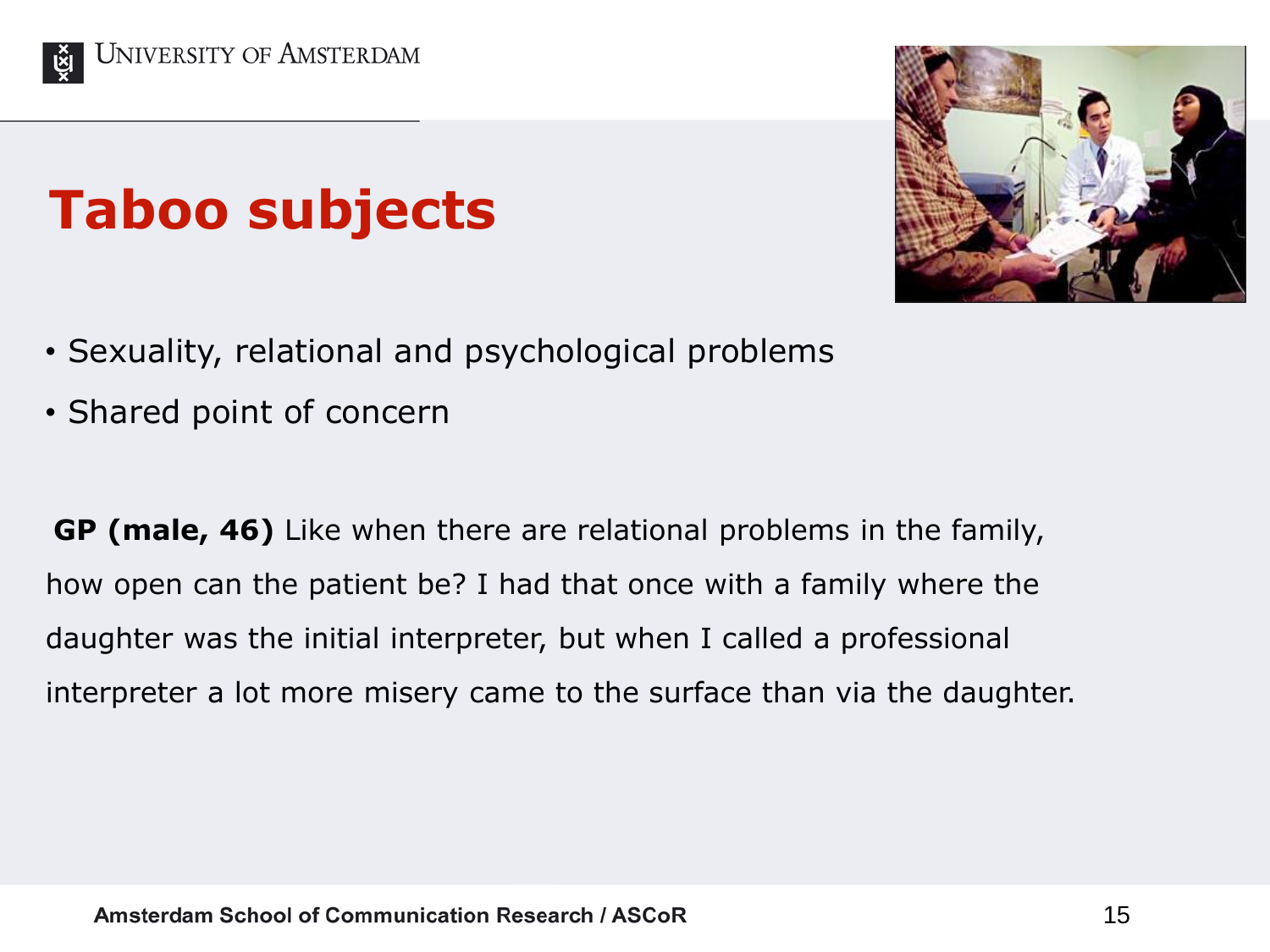



### **Discussion: possible negative consequences of family interpreting**

- Family interpreters not always honest (end of life cases)
- Affective cues of the patients might be overlooked
- Openness patients when discussing taboo issues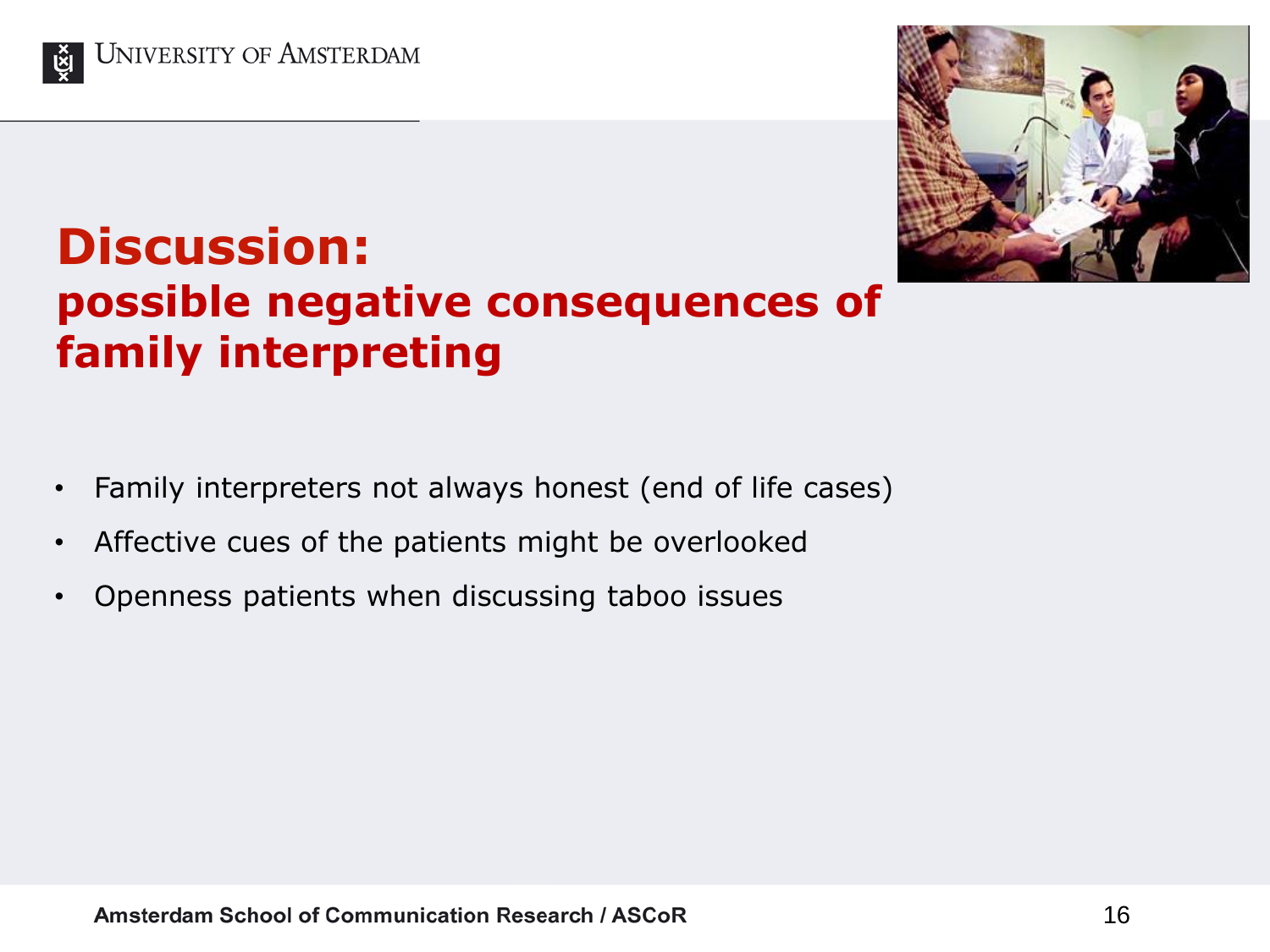

## **Conclusion**



- Interpreting in GP practice is more than 'simply' translating information
- Other roles are expected (caregiver; advocate)
- Informal interpreters trusted more by patients, and professional interpreters more by GPs (different dimensions of trust!)
- Family interpreters seem to disempower the GPs, but empower the patients by advocating on their behalf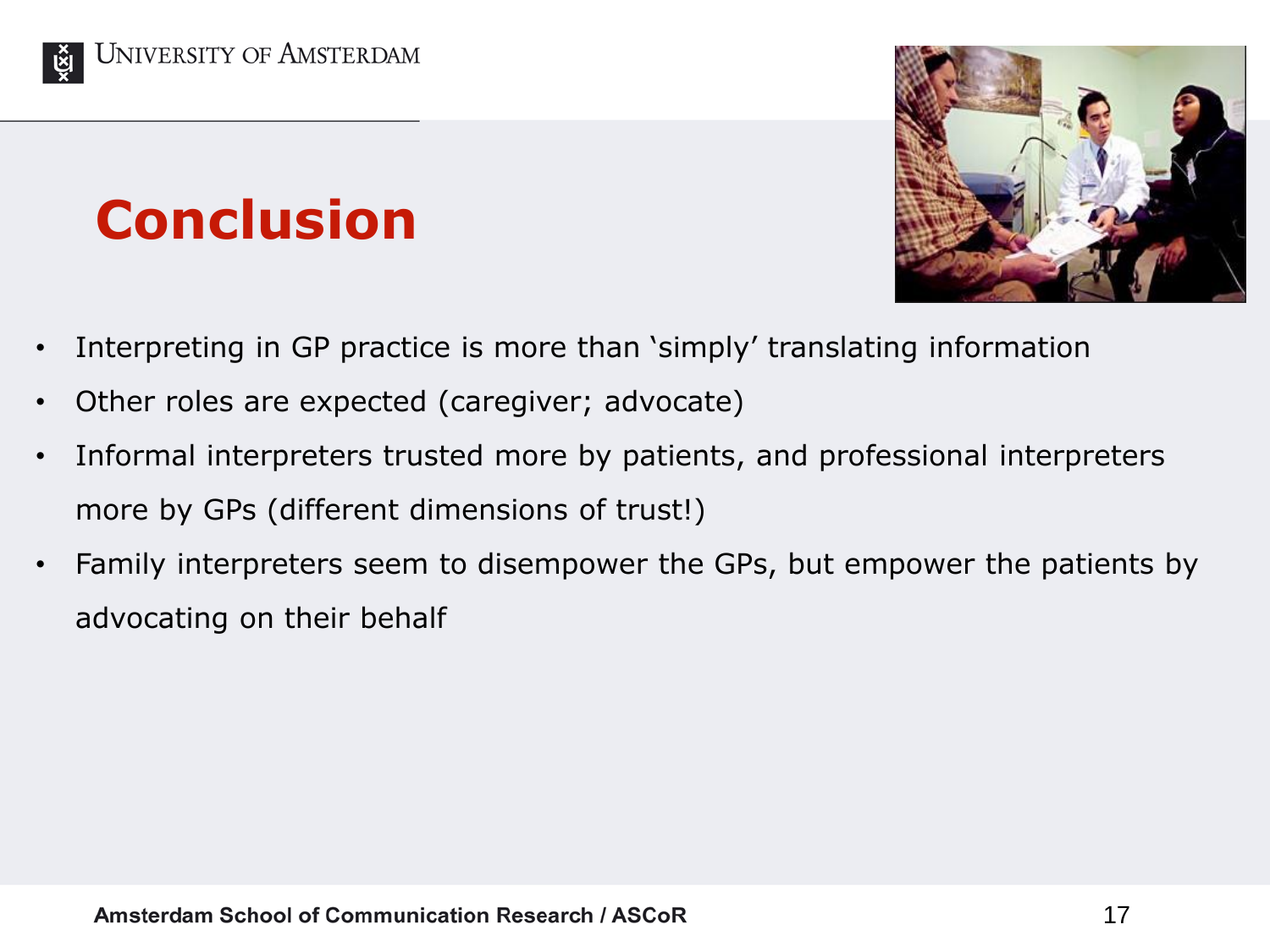



### **Recommendations**

- The role of the interpreter should be discussed during the consultation (no hidden expectations!)
- Patients should be educated about the possible benefits of professional interpreters
- Health care providers should be educated about the negative consequences of language barriers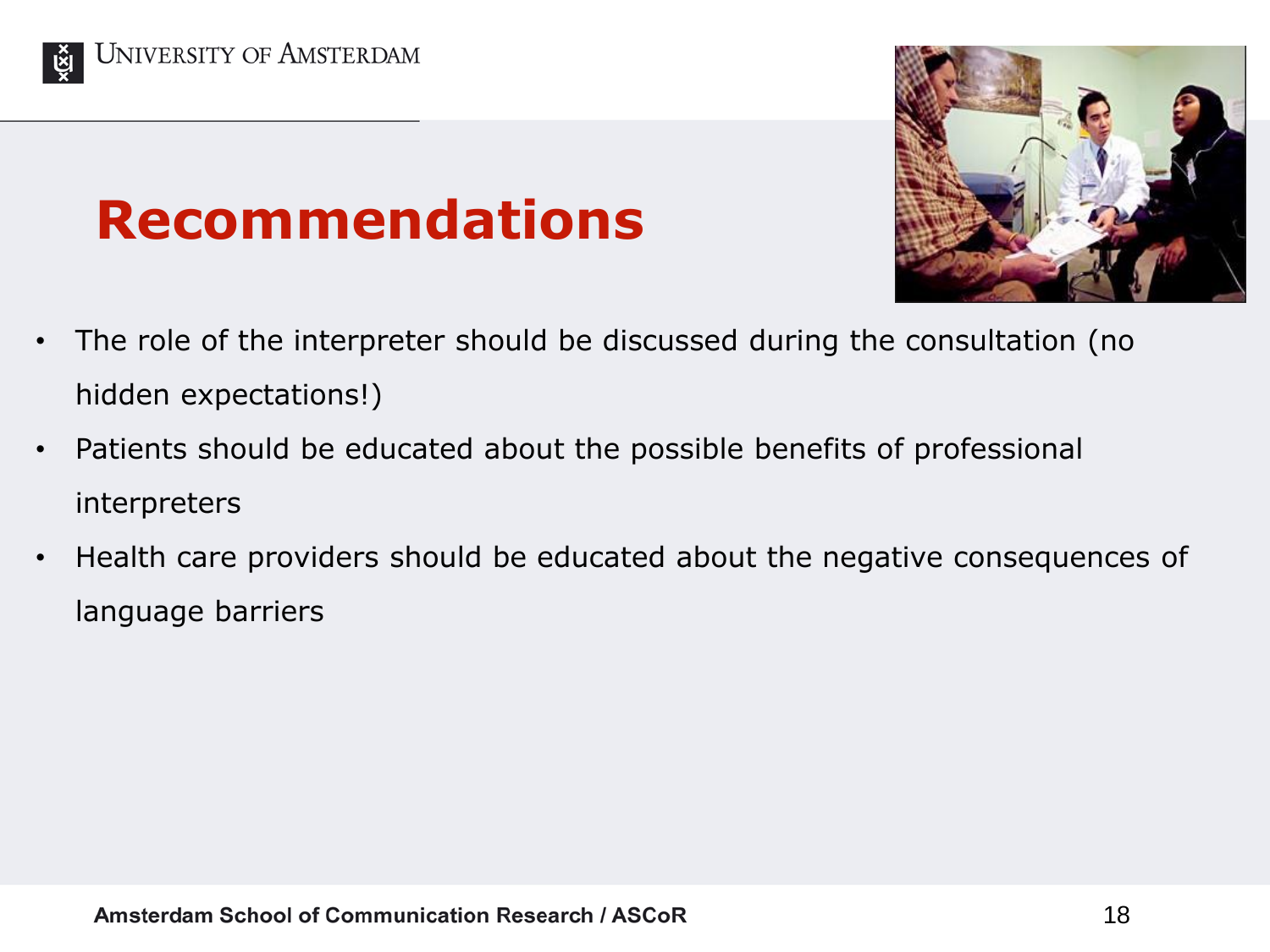

**UNIVERSITY OF AMSTERDAM** 

# **Questions?**

#### **Contact info:**

**Rena Zendedel (PhD candidate)**

**r.zendedel@uva.nl**

Amsterdam School of Communication Research / ASCoR